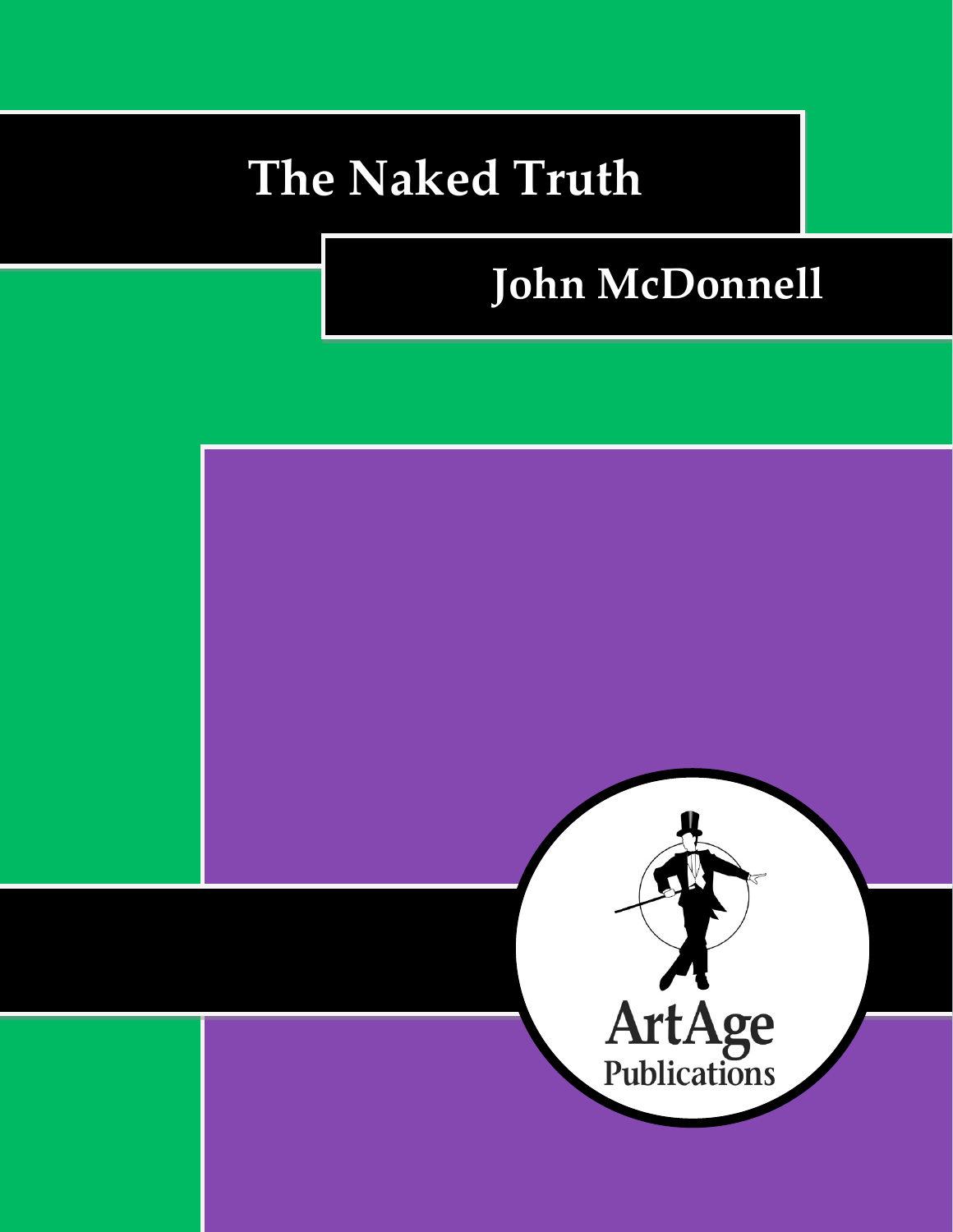

ArtAge supplies books, plays, and materials to older performers around the world. Directors and actors have come to rely on our 30+ years of experience in the field to help them find useful materials and information that makes their productions stimulating, fun, and entertaining.

ArtAge's unique program has been featured in *Wall Street Journal*, *LA Times*, *Chicago Tribune*, *American Theatre*, *Time Magazine*, *Modern Maturity*, on *CNN*, *NBC*, and in many other media sources.

ArtAge is more than a catalog. We also supply information, news, and trends on our top-rated website, www.seniortheatre.com. We stay in touch with the field with our very popular e-newsletter, *Senior Theatre Online*. Our President, Bonnie Vorenberg, is asked to speak at conferences and present workshops that supplement her writing and consulting efforts. We're here to help you be successful in Senior Theatre!

## *We help older performers fulfill their theatrical dreams!*

ArtAge Publications Bonnie L. Vorenberg, President PO Box 19955 Portland OR 97280 503-246-3000 or 800-858-4998 bonniev@seniortheatre.com www.seniortheatre.com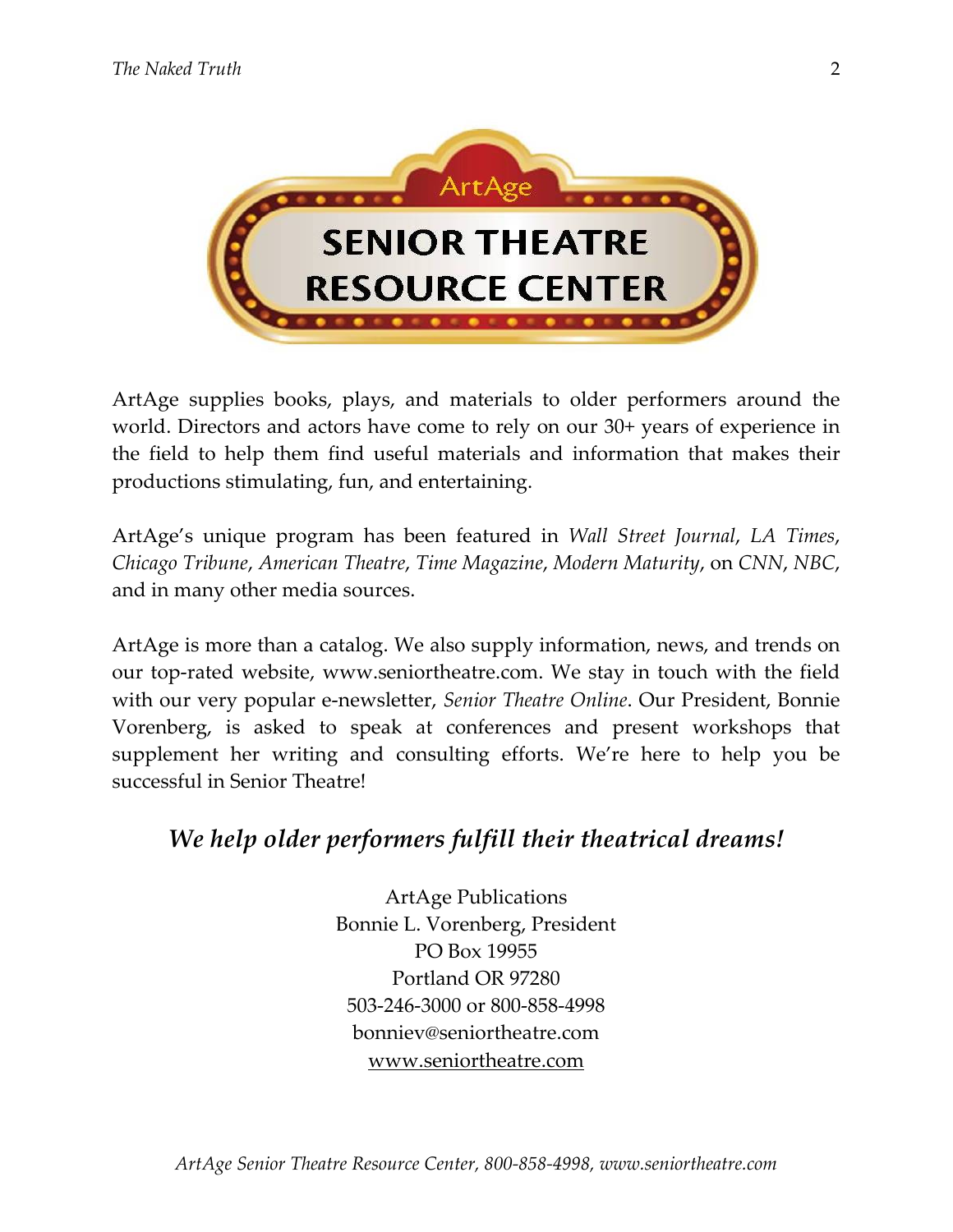### **NOTICE**

**Copyright:** This play is fully protected under the Copyright Laws of the United States of America, Canada, and all other countries of the Universal Copyright Convention.

The laws are specific regarding the piracy of copyrighted materials. Sharing the material with other organizations or persons is prohibited. Unlawful use of a playwright's work deprives the creator of his or her rightful income.

**Cast Copies:** Performance cast copies are required for each actor, director, stage manager, lighting and sound crew leader.

**Changes to Script:** Plays must be performed as written. Any alterations, additions, or deletions to the text must be approved.

**Permission to Film:** You do not have permission to film, record, or distribute the play in any medium. You are also not allowed to post on electronic services such as, but not limited to, YouTube. Exceptions must be granted by written permission from the publisher.

**Royalty:** Royalties are due when you perform the play for any audience, paying or non-paying, professional or amateur. This includes readings, cuttings, scenes, and excerpts.

The royalty for amateur productions of this show is posted online. It is payable two weeks prior to your production. Contact us for professional rates or other questions. Royalty fees are subject to change.

Insert the following paragraph in your programs:

### *Performed with special permission from ArtAge Publications' Senior Theatre Resource Center at 800-858-4998, www.seniortheatre.com*

*The Naked Truth* © 2020 by John McDonnell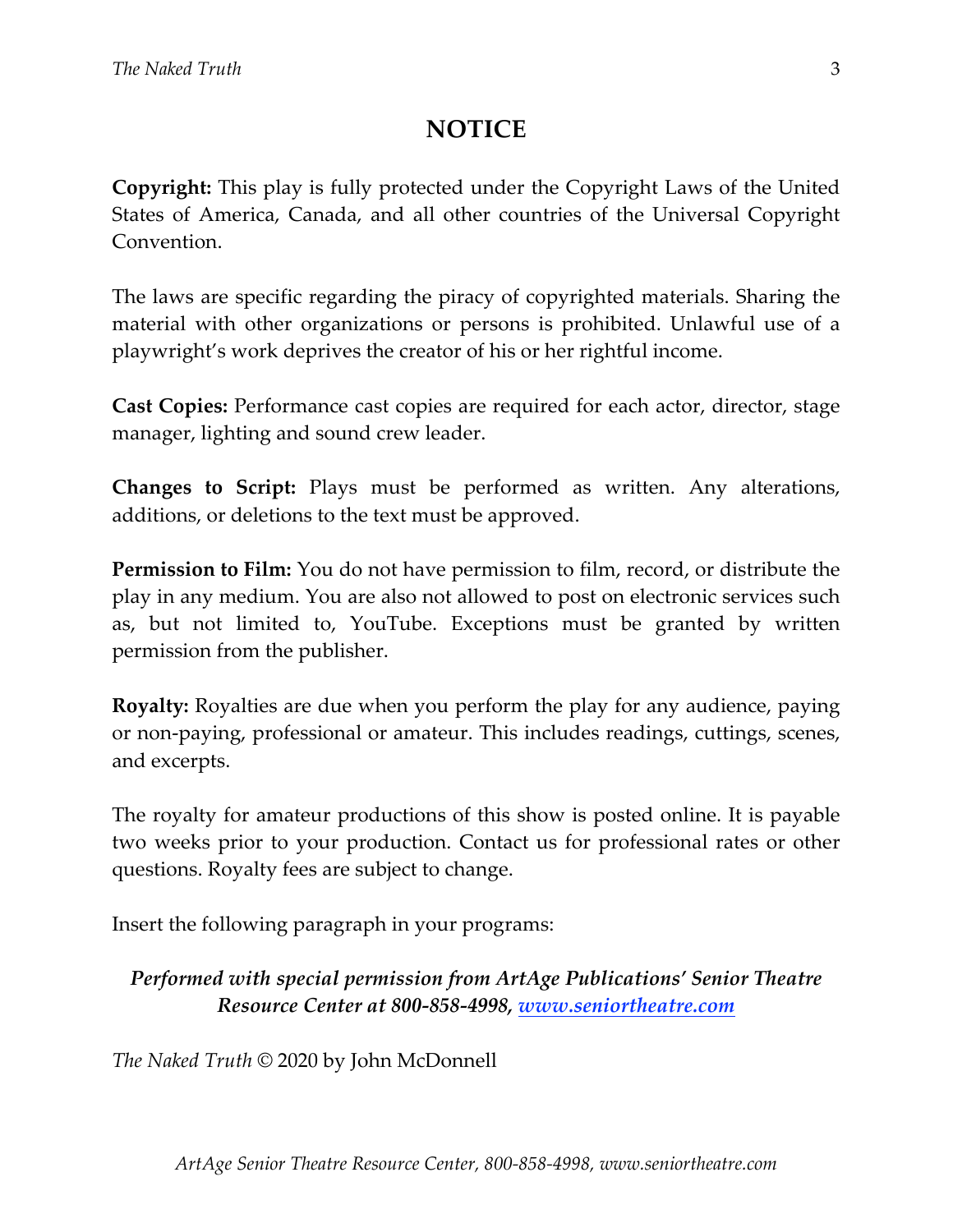#### THE NAKED TRUTH

#### By John McDonnell

#### CAST

BOB: A typical suburban man in his late 50s. Somewhat excitable.

ED PICASSO: An artist in his 40s or 50s. He is attire is flamboyant in an artistic style.

#### Place

A small urban art gallery.

#### **Time**

Afternoon. The present.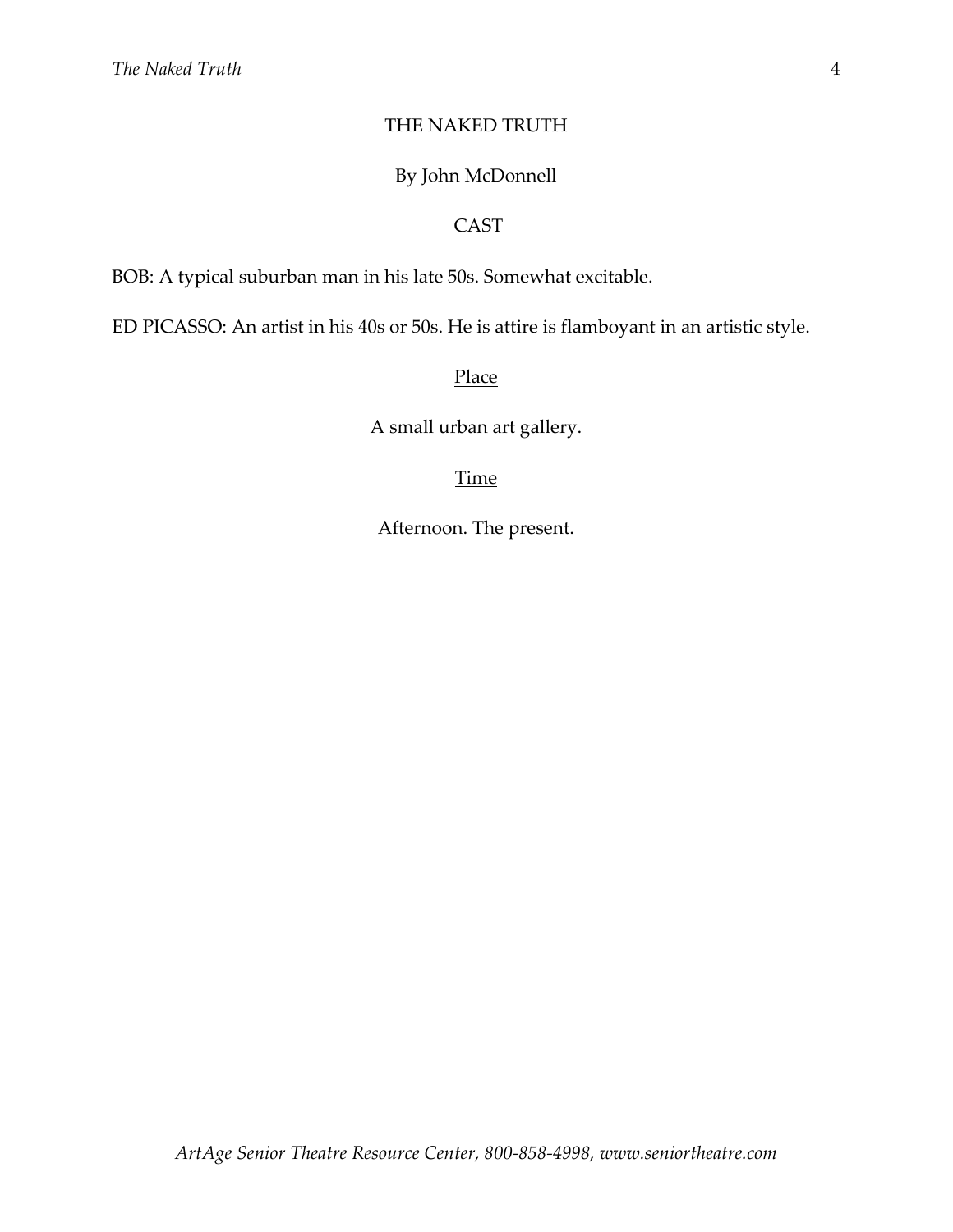#### THE NAKED TRUTH

At rise: *A deserted art gallery in the city, late afternoon. An artist named Ed is admiring his paintings when Bob stumbles in the door.*

BOB: *(disoriented)* Where am I?

ED: Isn't that obvious? You're at an art show. These are my latest works.

*(Bob blinks and stares wide-eyed at the wall)*

BOB: My God!

ED: You're shocked, I can tell. It's my in-your-face treatment of the whole man woman thing, the life and death thing, the existential thing. That's the raw truth you're looking at! You've never seen anything like these paintings, have you?

BOB: I can't see!

ED: What do you mean you can't see?

BOB: I was in the car with my wife, and I told her I wanted to get out. I got out of the car, and I decided to come in here. As soon as I opened the door, I went blind!

ED: What? That's impossible.

BOB: It's true. I don't know what happened. I can't see a thing.

ED: Is that so?

*(Ed makes a silly face, but Bob doesn't react. Then he shrugs and realizes it's true.)*

BOB: Everything just went dark. I read something about this once. I think it's called hysterical blindness.

ED: Really? Are you hysterical? What are you hysterical about?

BOB: I'm not hysterical about anything.

ED: Well you must be, if you got hysterical blindness.

*ArtAge Senior Theatre Resource Center, 800-858-4998, www.seniortheatre.com*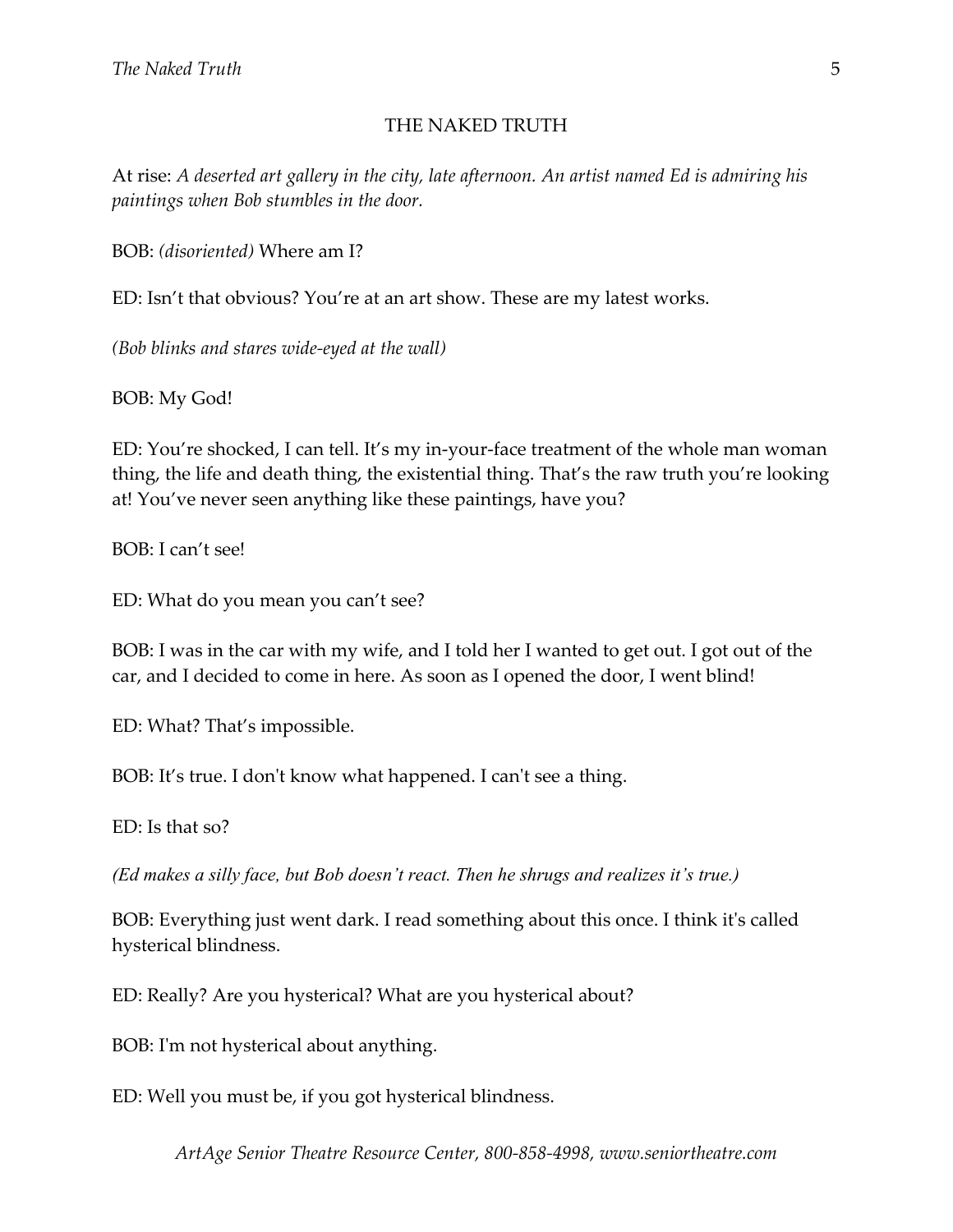#### *The Naked Truth*

BOB: No, I'm not. I'm a very un-hysterical person, dammit!

ED: Come on, you must be hysterical about something. Otherwise, you'd be able to see.

BOB: No, I can't think of anything that would cause this. I don't get upset about many things. I try to avoid conflict in my life.

ED: Not me. I get upset all the time. So many things get me upset, I should probably be blind as a bat right now.

BOB: Oh? What gets you upset? By the way, my name's Bob.

ED: Oh, hi Bob. I'm Picasso. Ed Picasso. Not related to the other guy.

BOB: Interesting.

ED: His work was a little superficial, don't you think? All those squiggly lines and noses going the wrong way. Weird, isn't it? I don't know where he found his models, that's for sure.

BOB: Right. So I take it you get upset a lot?

ED: Oh, sure. All the time. Like, I'm standing here and I'm boiling, I'm just livid! You probably wouldn't notice it, because on the outside I appear calm. Inside, I'm all molten lava. Nobody can see that, though. Well, especially you—you can't see it.

BOB: That's true. But when you lose your sight, your hearing gets better. I detect a faint undercurrent of rage.

ED: Oh, you're good! It IS an undercurrent, for sure. Just pure, unadulterated rage. It's amazing you can hear it. It must be true about your hearing getting better when you go blind.

BOB: So what are you so angry about?

ED: Me? Oh, everything.

BOB: Everything?

*ArtAge Senior Theatre Resource Center, 800-858-4998, www.seniortheatre.com*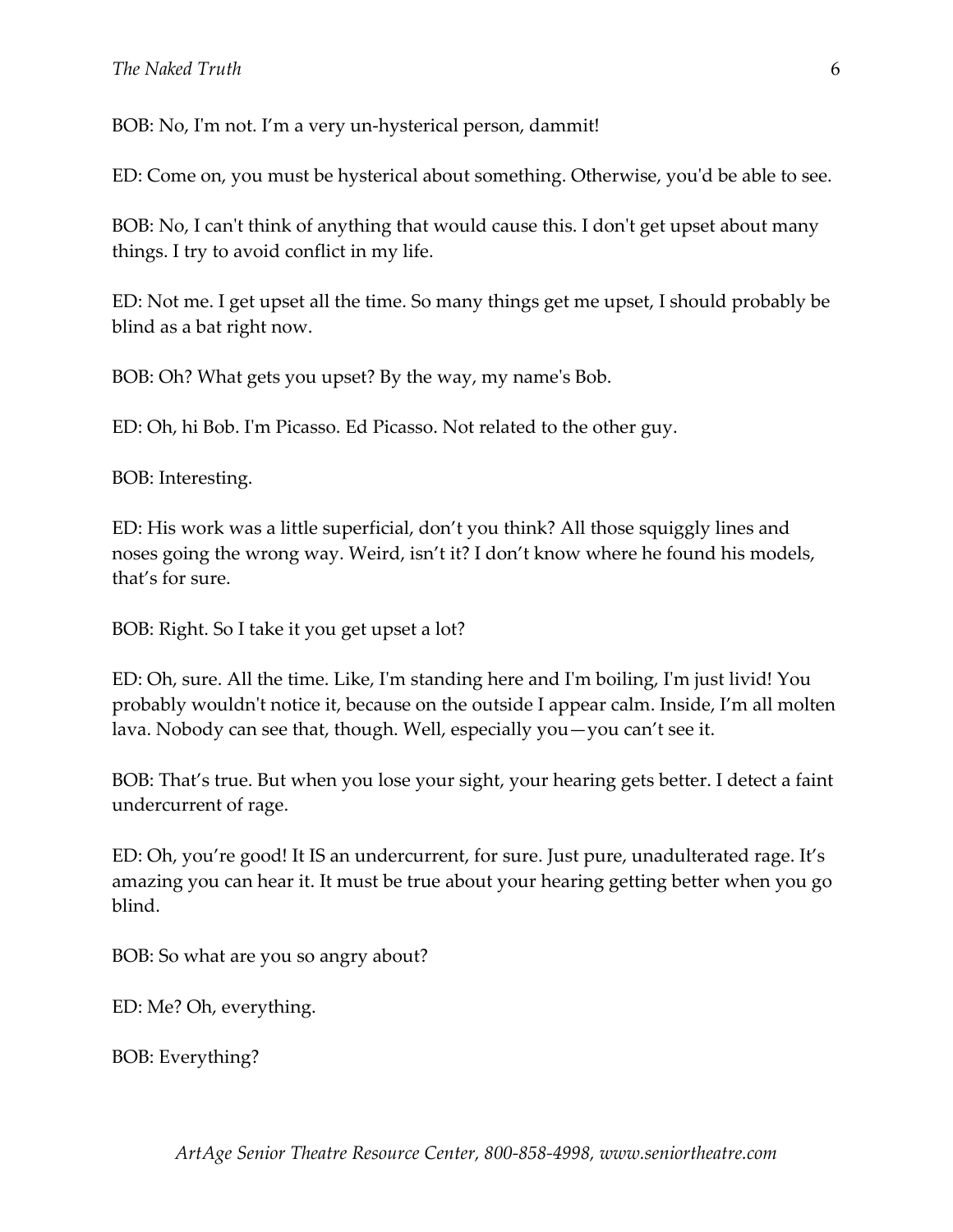ED: Yep. It's the injustice of existence! The way an artist, for example, can work for years—decades! Without any recognition whatsoever, even though he's doing amazing work. Yeah, anger fuels my art. You can see it in my paintings, right? *(pause)* Uh, never mind.

BOB: I think things are pretty good in the world, generally speaking. I'm not one to complain.

ED: See, that's where you're wrong. Here you are, just going along minding your own business, and you get struck down in the prime of your life.

BOB: Well, I'm not actually in the prime of my life. I'm 55.

ED: Just listen to my point, will you? You're walking along, minding your own business, and you get body-slammed with hysterical blindness. I mean, where's the justice in that? You didn't do anything to deserve that.

BOB: No, I guess not. Well, I don't know, maybe I did do something. We all have our dark secrets.

ED: You did something to deserve blindness? It would have to be something pretty bad. So bad that—

BOB: Maybe I did, maybe I didn't.

ED: Like what? What did you do to deserve that kind of punishment?

BOB: I don't want to talk about it.

ED: Come on, I won't tell anybody. Listen, I'll let you in on a secret: there's nobody here. I don't get a lot of traffic at my shows. People just can't take all the truth I'm dishing out. So, okay, what could you possibly have done to deserve blindness?

BOB: I told my wife she was—I can't say the word.

ED: What word? Come on, it can't be that bad.

BOB: It's too horrible. I can't say it.

7

*ArtAge Senior Theatre Resource Center, 800-858-4998, www.seniortheatre.com*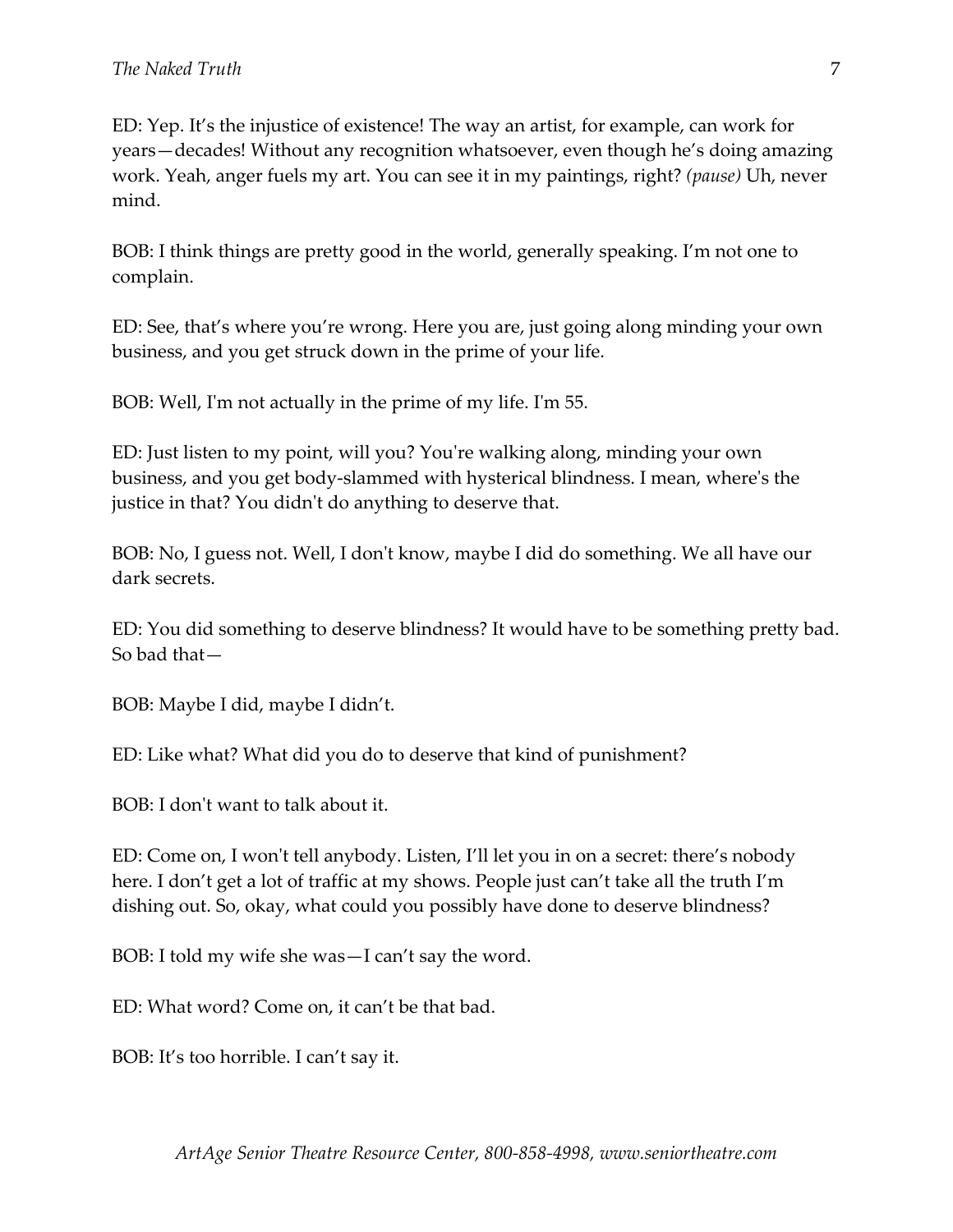ED: Look, do what I do. If a word bothers you, just substitute a synonym. You know, like instead of saying, "liar," you say, "prevaricator."

BOB: I see. Well, I told my wife she was *(pause)* abundant.

ED: You said WHAT? *(looks around, lowers voice)* You said what?

BOB: I know, it's horrifying, isn't it? What a despicable word: *(pause)* "abundant."

ED: It's worse than that. It's, it's *(pause)* well, I mean, just from one guy to another what was going through your mind, to tell her she was *(pause)* you know, the "A" word?

BOB: Something just snapped. I mean, do you know how many thousands of times I had to say, "No, you don't look abundant in those pants, honey?" It must have been ten thousand times. Maybe fifty thousand! And how did I phrase it? "Absolutely not, honey, you must be joking! You don't look abundant—no, no, you look positively, uh, *(searches for a word)* MEAGER in those pants!" But that didn't always work! No, words failed me sometimes. She'd look at me and say, "You're lying! I can see it in your eyes. You're just humoring me!" And no matter what I said at that point, she didn't believe me. Sometimes I just couldn't find the right answer. The stress was unbelievable!

ED: "Meager" didn't go over, huh? I would think that one would work. Maybe you should have tried "insufficient."

BOB: It wouldn't have worked. Have you ever been married?

ED: I'm married to my Art.

BOB: There are times when words fail you.

ED: You're probably right. So, tell me, how did you end up saying a word like "abundant"?

BOB: I don't know, everything went blurry. All those years of having to deny the evidence of my eyes. I mean, she's not morbidly abundant, you understand. Just—how do I put it? Generous. Really, really generous.

ED: Generous. No, that wouldn't go over well either.